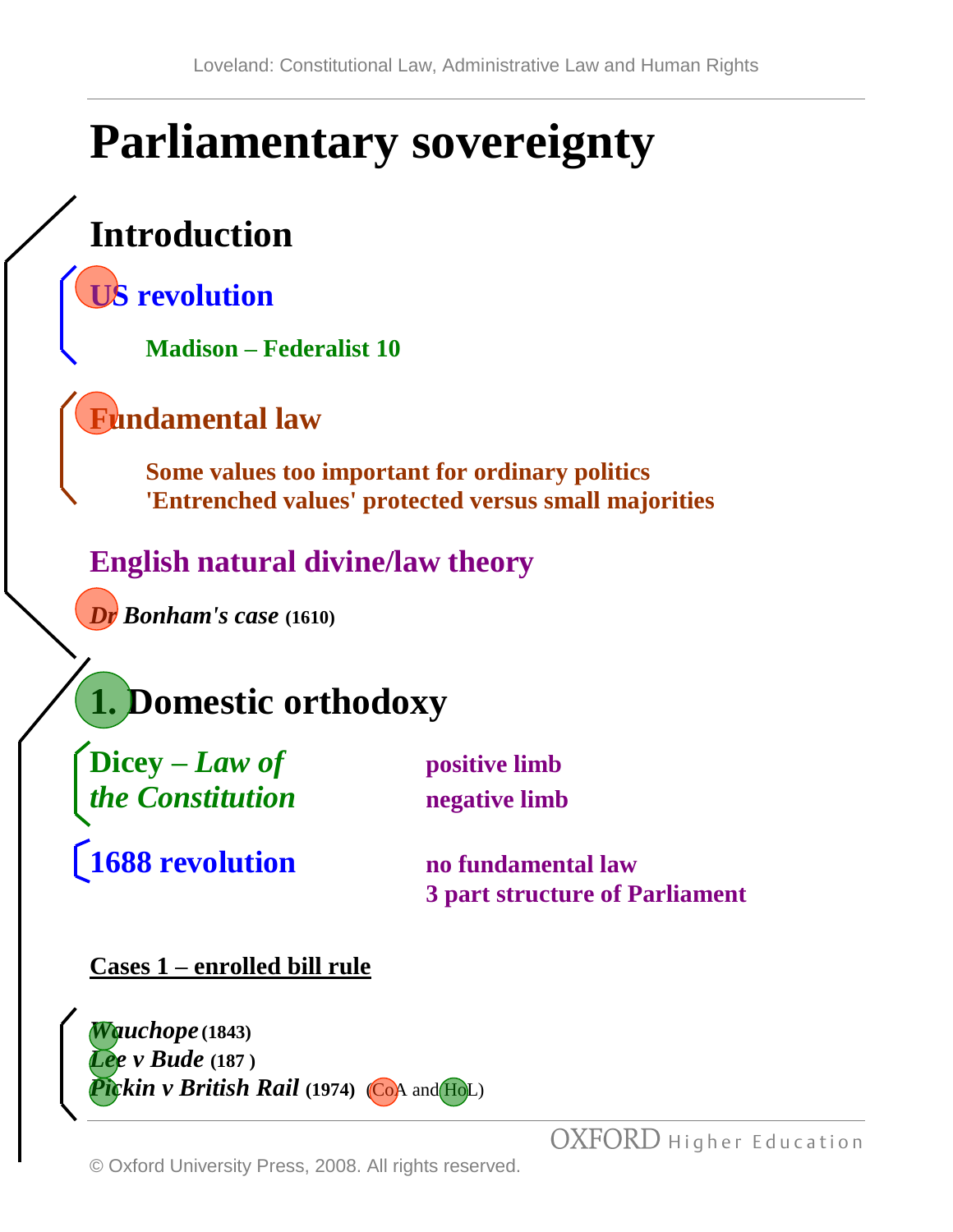## **Cases 2 – implied repeal**

*Ellen Street Estates* **(1934) Acquisition of Land Act 1919 s.7**

**Cases 3 – international law Statute overrides international law**

*Mortensen v Peters (***1906) Herring Fisheries (Scotland) Act 1899**

*Cheney v Conn* **(196 ) Income tax/nuclear weapons**

# **2. Domestic heresy**

**Jennings 'Rule of recognition' – 3 steps**

#### **Cases 1 – manner and form procedural entrenchment?**

*Trethowan* (1932 - New South Wales) **abolition of second chamber** *Harris 1* (1952 - South Africa **non-white voting rights** 

*Wade* **(1955)** *Cambridge LJ* **'ultimate political fact'**

*Harris 2* **(1953) 'High Court of Parliament'** *Harris 3/Collins* **(1956) Packing court and senate**

**Cases 2 – Treaty of Union substantive entrenchment?**

*McCormick* **(1953) 1688 revolution English not British**

OXFORD Higher Education

© Oxford University Press, 2008. All rights reserved.